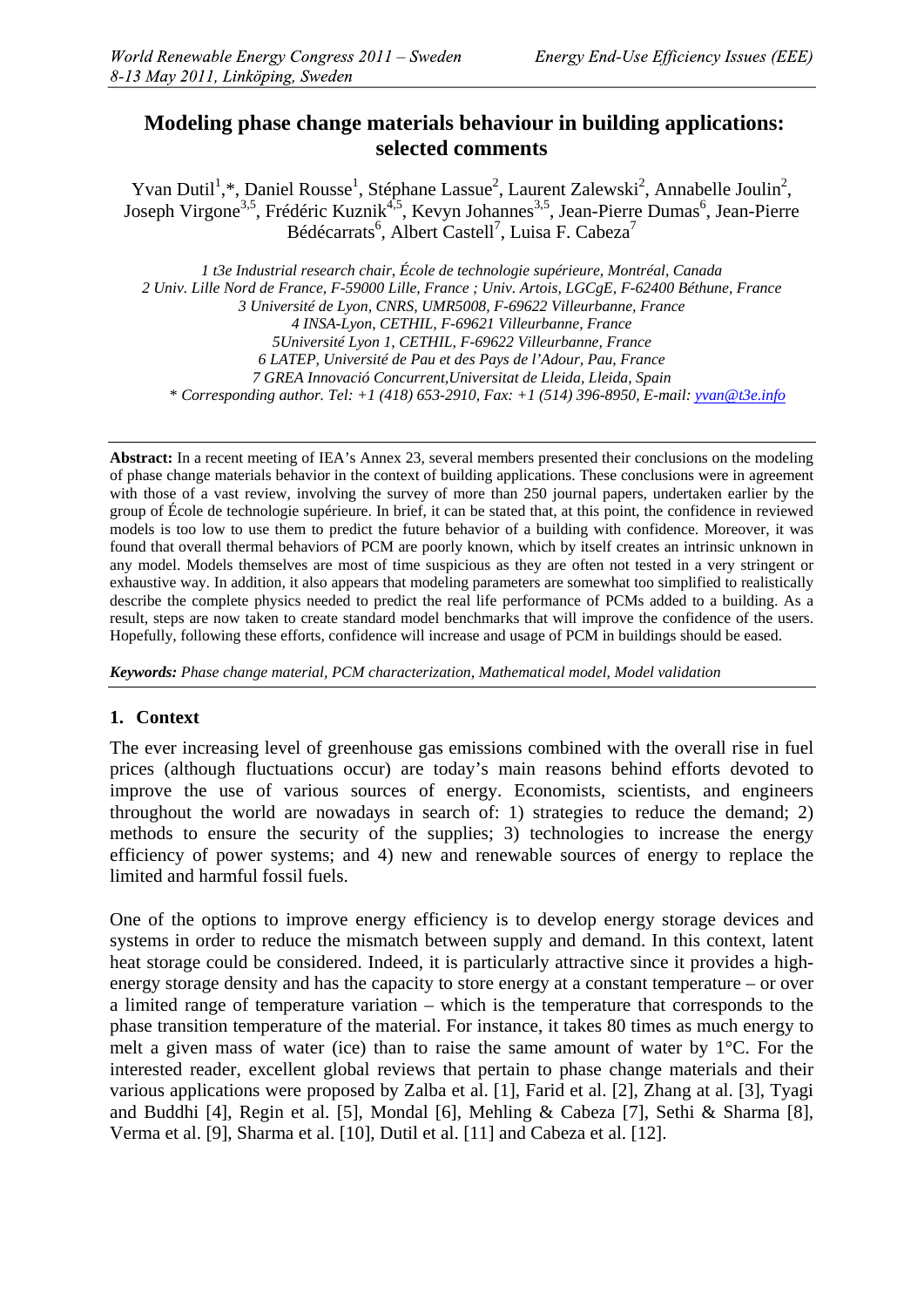## **2. Modeling in building applications**

A better management of the fluctuations of the external temperatures, wind, solar load, and heating or cooling needs is possible by the use of phase change materials. In building applications, these materials undergo a phase change close to the desired room temperature, which allow storing a large amount of heat in a relatively small volume compared to liquid water, brick or concrete. This results in direct energy savings as the solar gains can be used when needed, thus reducing the energy consumption for heating in the winter and cooling in the summer. Moreover, in many countries, these materials could also be used to reduce the peak consumption leading to money savings in this particular case.

Nevertheless, high fidelity models are needed to guide the decisions of the architects and/or HVAC engineers in choosing optimum designs. Unfortunately, to formulate, implement, and validate such models is a rather difficult task mainly due to the non-linear nature of the problem. In addition, other technical issues add complexity to this problem*.* Here, we will discuss two of the most significant problems that should be addressed by the scientific community: phase change material characterization and model validation [11].

### *2.1. PCM characterization*

The first problem faced even before beginning the modeling process is the characterization of the phase change materials (PCMs) themselves. In building applications, composite PCMs are the favored packaging method for inner walls applications. In this form, PCMs can be integrated into a building using the same techniques used for gypsum panel, which would provide a seamless integration. However, this type of material is rather difficult to characterize.

The key problem comes from the interaction with the substrate and the PCM in confined pores. This interaction affects both the melting and freezing temperatures as their respective enthalpy. To our knowledge, this phenomenon was first observed in building application by Hawes et al. [13], when they noted a drift in thermal properties of a PCM laced concrete over time. They attributed this effect to a migration of PCM in smaller pores. Their interpretation was supported by a previous work of Harnik et al. [14] on icing behavior of concrete.

Many physical models have been proposed to explain this behavior [15-25]. The thermodynamic properties of PCM composites are related in complex way to the size of the pores and to the chemical properties of the matrix and of the PCM. Mechanical confinement shifts the phase transition to higher temperatures due to increased pressure. Chemical interaction including dissolution between the compounds can shift up or down the melting/freezing temperature. The stochastic nature of the nucleation process means that supercooling is favored in small volumes. In consequence, melting and freezing phase change occurs at different temperatures. The phase change range is also broadened. This has the practical consequence that it is necessary to measure both melting and freezing curves and this over a wide range of temperature.

Even then, adequate characterization of PCM is a difficult task. For example, we have observed that reported enthalpy of melting and freezing can differ by more than as 15% in composite PCMs (ex: construction material [26-28] and polymer [29-31]). This is obviously unphysical since conservation of energy imposes that both values should be equal if the energy is stored in the PCM. Still, there is a possibility that some energy might be stored mechanically by the deformation of the matrix as a consequence of the PCM dilatation. To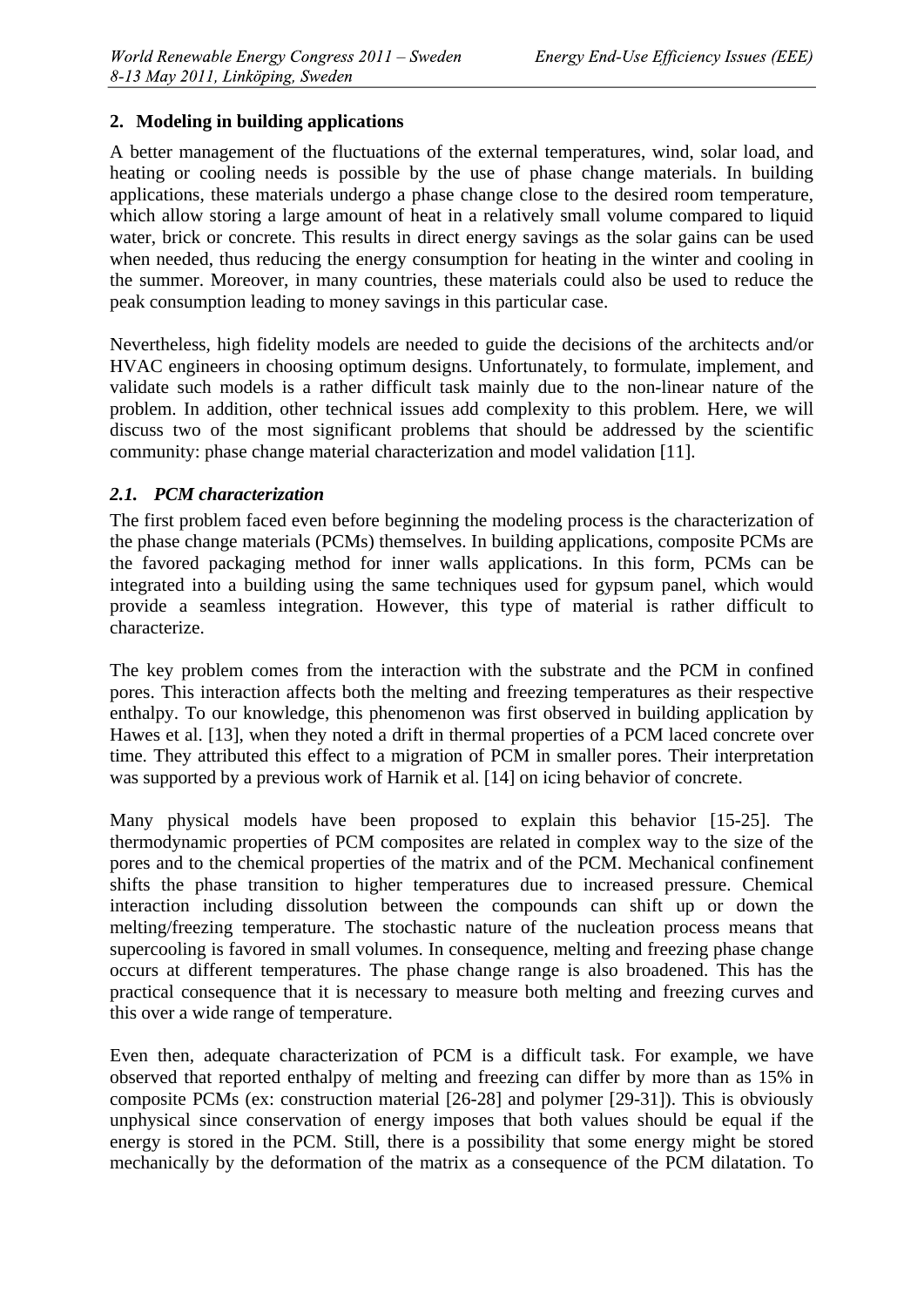our knowledge, this hypothesis has never been tested. While, if proven true, this phenomenon might provide new approaches to fine tune composite PCM thermal behavior.

In practice, the broad width of the composite PCM freezing/melting curve impairs the separation between latent and sensible heat. In addition, in some cases, there is an indication in many published measurements that at least a part of the PCM stays in supercooling state during the whole thermal cycle. In addition, heat capacity value and conductivity are different between liquid and solid phases. All these problems make very difficult to define a meaningful baseline to extract the latent heat curve.

In addition, hysteresis in the cooling/heating curve has been observed [32-36]. This behavior is not fully explained but is likely to be related to a complex interaction between the stochastic nature of the nucleation process (heterogeneous or homogeneous), progressive dissolution, glass transition or metastable crystalline phases. This has for consequence that each DSC curve is dependent on the history of temperature and its rate of change. Measurement procedures for this effect are still in development.

In general, thermophysical properties measurements are done on a small sample. However, due to the non classical behavior of composite PCM, it is unclear whether these measurements are representative of the macroscopic thermal properties of the material. A more detailed study is under investigation, which consists on the consideration of the heat transfers within the calorimeter cells. The goal is to determine the true value of specific enthalpy regardless of experimental conditions (sample mass, heating and cooling rates) [38]. This method also allows the determination of thermal properties by inverse methods [39]. In addition, potential drift in the thermophysical properties overtime are not always taken into account in the experimental protocol. Through a literature review, we have observed that tests of the stability of PCM composite extend from a few cycles to 5000 thermal cycles! Since, for building applications, lifetime of components are decades long the latter value is certainly more suitable.

In conclusion, improved thermal characterisation procedures are needed and will be certainly welcomed by modellers.

### *2.2. Model validation*

The validation of modelling algorithms is also troublesome. While not restricted to building applications [11], it is more critical in this case due to the relatively small temperature changes involved in a typical building application. In surveyed papers on modeling, all older models for PCMs behavior had experimental counterparts to validate the modeling of the problem. This was done to adequately validate the appropriateness of the set of equations and that of the subsequent formulation of a numerical method to solve the relevant sets of discretized equations. Many of these early studies also involved analytical solutions used to validate the model for selected problems that admit closed form solutions [11].

However, as time went by, the authors relied more and more on other studies, mostly numerical ones, to validate their own numerical results. Many of the recent studies discuss their results qualitatively only, as the comparison with a graph taken from a publication may be somehow hazardous. And, interestingly, among the numerous – more than 250 – references and studies reported in [11], in only one the authors stated that the results were not "in good agreement with those found in the references". In recent studies, the proportion of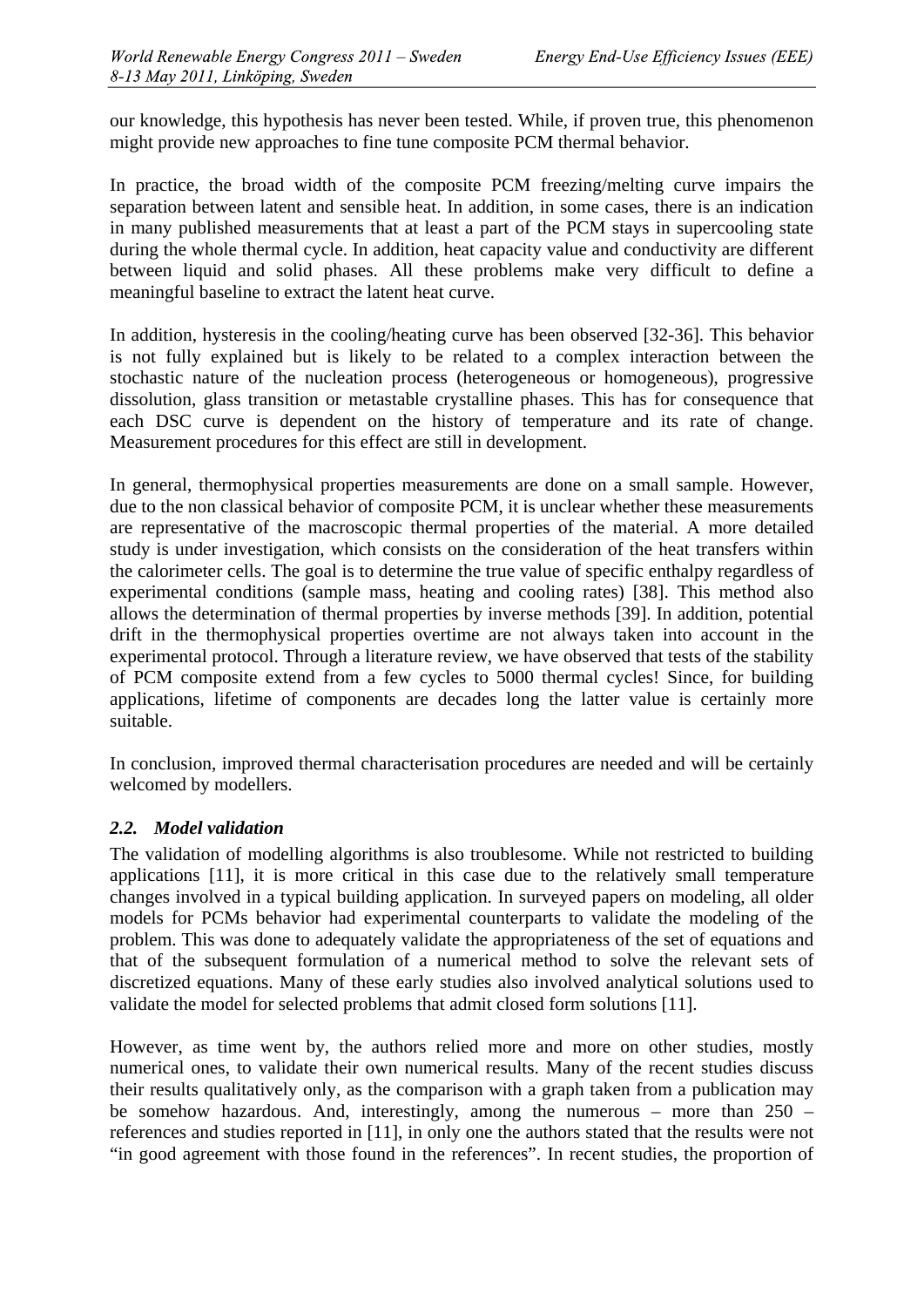analyses which rely on commercial codes increases and the discussions that pertain to stability, convergence, grid independence and other related numerical issues decrease.

Statements are almost never made on the agreement or disagreement with previous results. This may be explained partly by the engineering scientific culture, where challenging or trying to duplicate previous works is not a common practice. As an illustration of this observation, we noticed that the work of Heim and Clark [40-41] predicts accumulation of heat on a seasonal basis. This is certainly an extraordinary claim that would open door to new applications. Nevertheless, up to now, nobody has either duplicated or refutated it.

However, engineering sociology merely reflects the practical constraint of doing such crossvalidations. Materials, geometries, testing conditions and models are almost always different from one study to another. In such conditions, even for the most dedicated researcher, it is very hard to validate previous work. In our mind, this is a serious issue. Without a common ruler, it is impossible to formulate a meaningful recommendation about a technology.

Finally, we found that there is little comparison between various models and experiments. Every research group seems to have its own numerical model. To our knowledge, all these models were claimed to work well. Nevertheless, recent works [32-37] indicate that the presence of hysteresis creates some problem in the modeling itself since the thermal behavior of the PCM will depend on the history of heat loading. At this moment, solution to this problem is an open question. While this is a very new concern and might not be that important, this raises some doubts on previous results.

### *2.3. Further steps*

To address some of these problems, the IEA annex 23 has prepared two standard cases to test numerical models [29-30]. The first of these tests was a simple unidirectional wall, with inclusion of a classical phase change material within the wall. Three teams developed a model for this case. While two of those models were closely predicting the same results, a third model presented a significant discrepancy with the other two. At this moment, not enough models are available to find the root cause of the observed difference. The main suspect is a small variation in the numerical description of the latent energy curve.

The existence of such divergence with a simple situation is by itself a strong warning about the models reliability. A second benchmark is now proposed. This benchmark is based on a small cubicle using PCM in its walls. In that case, high quality experimental data are used as a reference. To populate a database of benchmark, members of the annex 23 are invited to submit there own experimental data.

These initiatives are certainly a step in the right direction. Their use as a validation tool should be considered by any researchers working into application of PCM in building. Nevertheless, results are too fragmentary at this point to produce general guideline for researchers.

### **3. Conclusion**

While the applications of PCM in building are promising as a tool to reduce energy consumption, there are still many roadblocks on the widespread utilization. To optimize their utilization in buildings, reliable models are needed. At this point, the confidence in models is too low to be use to predict the future behavior of a building. However, thermal behavior of PCM themselves are poorly known, which by itself create a huge unknown in model. Models themselves are suspicious as they are rarely tested in a very stringent way.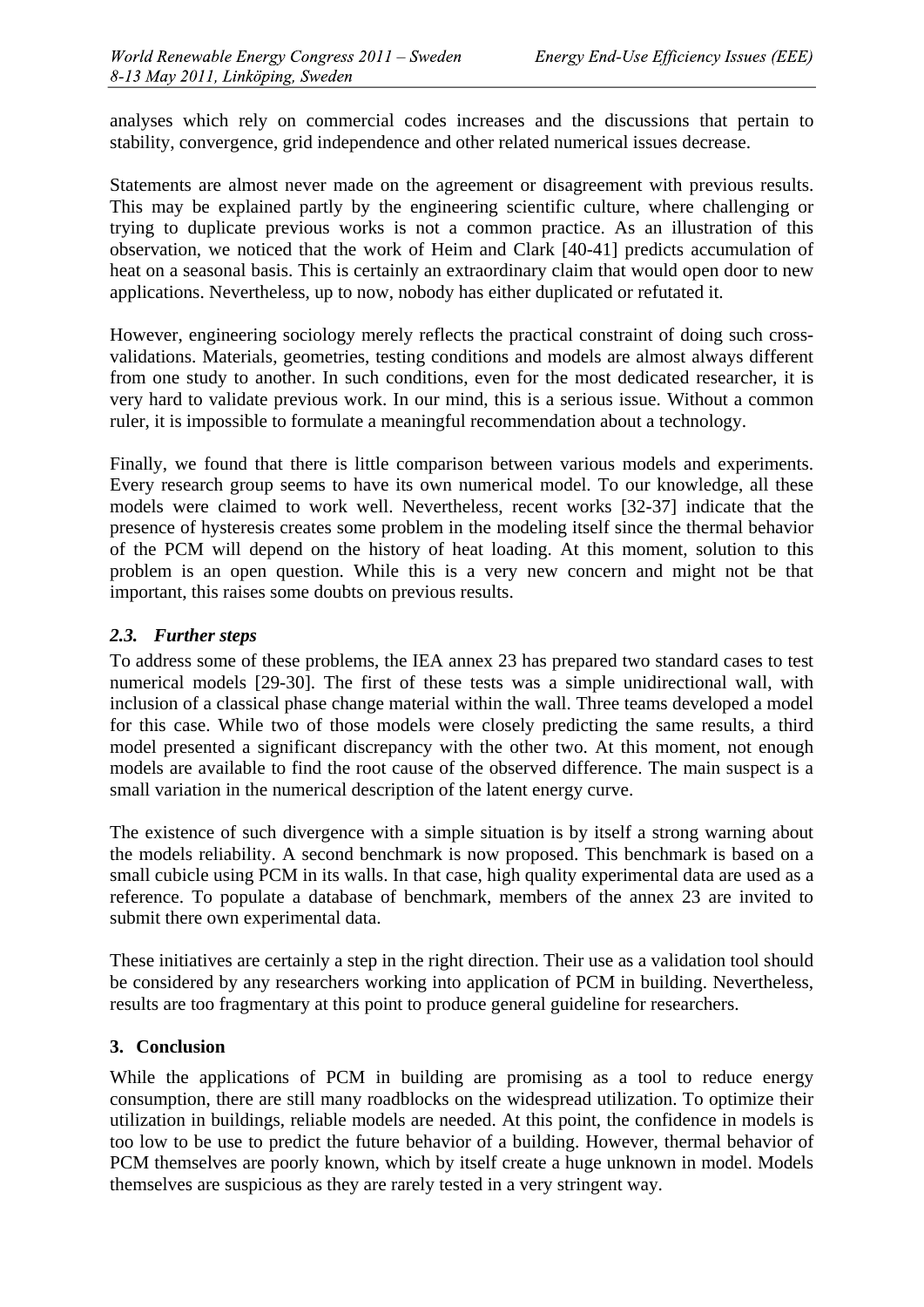In addition, it also appears to us that modeling parameters are somewhat too simplified to realistically describe the real life performance of PCM addition into buildings. For example, seldom complete meteorological information (solar irradiation, external temperature and wind) are used as inputs. However, correlation and anti-correlation between these factors could strongly affect the results. In addition, in most systems modeled, thermal loads are restricted to solar heating. Additional heat from appliances will certainly affect the results. Also most of the time modeling is done on individual rooms or few rooms aligned in a perfect east-west alignment and empty. In real life, most houses are not perfectly oriented, have additional room with little solar heating, are equipped with furniture, and are occupied by people. This will both modify the thermal loading and the effective storage mass of the building. From our analysis of the literature, typical gain in energy efficiency by the utilization of PCM is expected to be roughly about 10-15%. In consequence, the factors not included in models could easily change the overall conclusion about the pertinence of PCM in building application.

The steps taken now by the IEA ECES IA Annex 23 to create standard model benchmark will improve the confidence of the users. Phase change material characterization is still an unresolved issue, but many research teams work on it. Hopefully, following these efforts, confidence will increase and usage of PCM in building will be more straightforward.

#### **Acknowledgements**

This work was supported by the t3e industrial research chair and its financial partners. The authors would like to acknowledge their invaluable contributions. The work was partially funded by the European Union (COST Action COST TU0802) and the Spanish Government (project ENE2008-06687-C02-01/CON). The authors would like to thank the Catalan Government for the quality accreditation given to their research group (2009 SGR 534).

#### **References**

- [1] B. Zalba, J.M. Marín, L.F. Cabeza, H. Mehling, Review on thermal energy storage with phase change: materials, heat transfer analysis and applications, Applied Thermal Engineering 23, 2003, pp. 251-283.
- [2] M. M. Farid, A. M. Khudhair, S. A. K. Razack, and S. Al-Hallaj, A review on phase change energy storage: materials and applications, Energy Conversion and Management, vol. 45 (9-10), 2004, pp.1597-1615
- [3] Y. Zhang, G. Zhou, K. Lin, Q. Zhang, and H. Di , Application of latent heat thermal energy storage in buildings: State-of-the-art and outlook, Building and Environment, vol. 42(6), 2007, pp. 2197-2209
- [4] V. V. Tyagi, and D. Buddhi, PCM thermal storage in buildings: A state of art, Renewable and Sustainable Energy Reviews, vol. 11(6), 2007, pp. 1146-1166
- [5] A. F. Regin, S.C. Solanki, and J.S. Saini, Heat transfer characteristics of thermal energy storage system using PCM capsules: A review, Renewable and Sustainable Energy Reviews, vol. 12(9), 2008, pp. 2438-2458
- [6] S. Mondal, Phase change materials for smart textiles An overview, Applied Thermal Engineering, vol. 28(11-12), 2008, pp. 1536-1550
- [7] H. Mehling, L.F. Cabeza. Heat and cold storage with PCM. An up to date introduction into basics and applications. Berlin, Springer, 2008. ISBN: 978-3-540-68557-9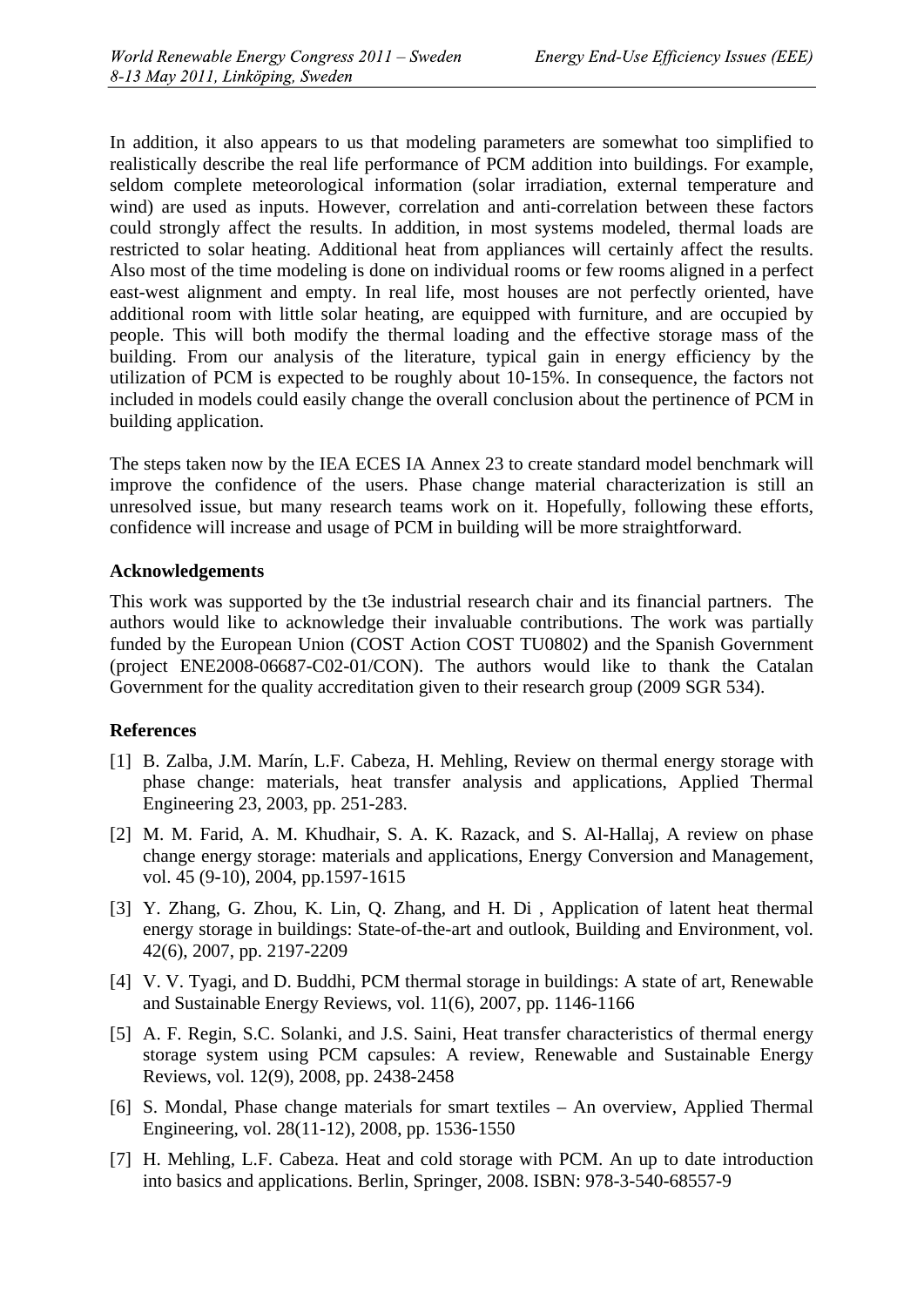- [8] V.P. Sethi, and S.K. Sharma, Survey and evaluation of heating technologies for worldwide agricultural greenhouse applications, Solar Energy, vol. 82(9), 2008, pp. 832- 8598
- [9] P. Verma, Varun, and S.K. Singal, Review of mathematical modeling on latent heat thermal energy storage systems using phase-change material, Renewable and Sustainable Energy Reviews, vol. 12(4), 2008, pp.999-1031
- [10] A. Sharma et al., Review on thermal energy storage with phase change materials and applications, Renewable and Sustainable Energy Review, Volume 13 (2) , Issue 2, 2009, pp. 318-345
- [11]Y. Dutil, D. R. Rousse, N. Ben Salah, S. Lassue, L. Zalewski A review on phase-change materials: Mathematical modeling and simulations, Renewable and Sustainable Energy Reviews 15, Issue 1, 2011, pp. 112-130
- [12]L.F. Cabeza, A. Castell, C. Barreneche, A. de Gracia, A. I. Fernández, Materials used as PCM in thermal energy storage in buildings: A review, Renewable and Sustainable Energy Reviews, 2011, doi: 10.1016/j.rser.2010.11.018.
- [13]D.W. Hawes, D. Banu, D. Feldman, The stability of phase change materials in concrete, Solar Energy Materials and Solar Cells 27, 1992, pp. 103-118
- [14] A.B. Harnik, V. Meier and A. Rosli, in: Combined Influence of Freezing and Deicing Salt on Concrete - Physical Aspects, Durability of Building Materials and Components, ASTM STP 691, Eds. P.J. Sereda and G.G. Litvan, ASTM, 1980, pp. 476-483.
- [15] J. P. Bédécarrats, F. Strub, B. Falcon and J. P. Dumas, Phase-change thermal energy storage using spherical capsules: performance of a test plant, Int J. Refrig. Vol. 19, No. 3, 1996, pp. 187-196
- [16]R. Radhakrishnan, K.E. Gubbins, Free energy studies of freezing in slit pores: an orderparameter approach using Monte Carlo simulation, Mol. Phys. 96, 1999, pp. 1249–1267
- [17] R. Radhakrishnan, K.E Gubbins, K., Watanabe, K., Kaneko, Freezing of simple fluids in microporous activated carbon fibers: comparison of simulation and experiment. Journal of Chemical Physics 111, 1999, pp. 9058–9067
- [18]G. H. Findenegg, A. Schreiber, Freezing and melting of water in ordered nanoporous silica materials. In: Setzer, M.J., Auberg, R., Keck, H.J. (Eds.), Proceedings of the International RILEM Workshop on Frost Resistance of Concrete, Cachan Cedex, France, 2002, pp. 105–116
- [19]Y. Cai et al, Preparation and characterizations of HDPE–EVA alloy/OMT nanocomposites/paraffin compounds as a shape stabilized phase change thermal energy storage material, Thermochimica Acta 451, 2006, pp. 44–51
- [20]Q. Cao, P. Liu, Hyperbranched polyurethane as novel solid–solid phase change material for thermal energy storage, European Polymer Journal 42, 2006, pp. 2931–2939
- [21]Q. Cao, P. Liu, Crystalline-amorphous phase transition of hyperbranched polyurethane phase change materials for energy storage, J Mater Sci 42, 2007, pp. 5661–5665
- [22]D. Zhang, K. Wu, Z., Li, Tuning effect of porous media's structure on the phase change behaviour of organic phase change matters. Journal of Tongji University 32, 2004, pp. 1163–1167
- [23]D. Zhang, J. Zhou, K. Wu, Z. Li, Granular phase changing composites for thermal energy storage, Solar Energy 78, 2005, pp. 471–480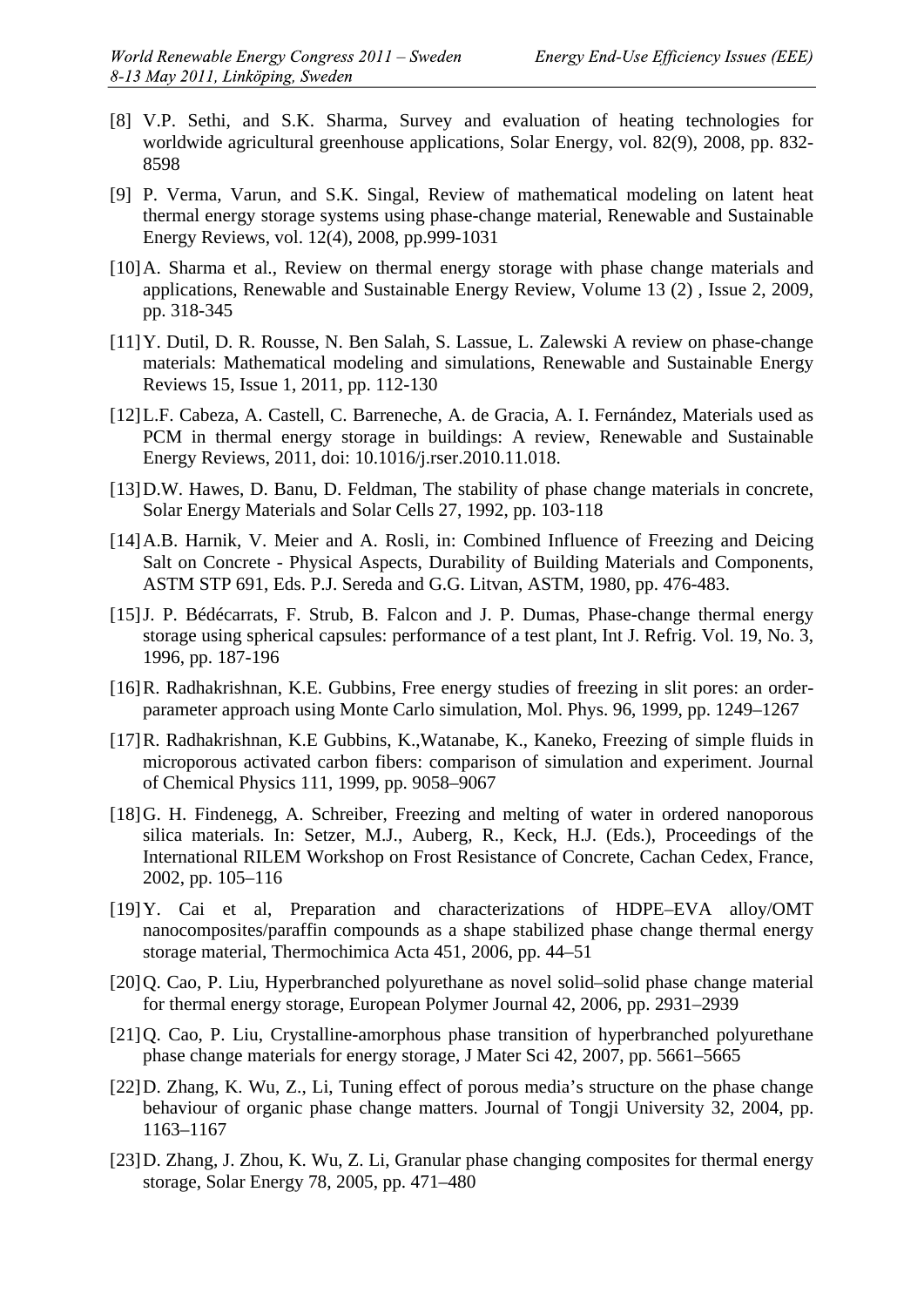- [24]D. Zhang, S. Tian, D. Xiao, Experimental study on the phase change behavior of phase change material confined in pores, Sol. Energy 81, 2007, pp. 653–660
- [25]Y. Yamagishi, T. Sugeno, T. H. Takeuci-II, A. T. Pyatenko, An evaluation of microencapsulated PCM for use in cold energy transportation medium, Energy Conversion Engineering Conference, 1996, pp. 2077 - 2083
- [26]A. Karaipekli, A. Sarı, Capric–myristic acid/vermiculite composite as form-stable phase change material for thermal energy storage, Solar Energy 83, 2009, pp. 323–332
- [27]W. Wang, X.Yang, Y. Fang, J. Ding, J. Yan, Enhanced thermal conductivity and thermal performance of form-stable composite phase change materials by using b-Aluminum nitride, Applied Energy 86, 2009, pp. 1196–1200
- [28]G. Fang,H. Li, X. Liu, Preparation and properties of lauric acid/silicon dioxide composites as form-stable phase change materials for thermal energy storage, Materials Chemistry and Physics 122 , 2010, pp. 533–536
- [29]I. Krupa, A.S. Luyt, Thermal properties of uncross-linked and cross-linked LLDPE/wax blends, Polymer Degradation and Stability 70, 2000, pp. 111-117
- [30]H.S. Mpanza, A.S. Luyt, Comparison of different waxes as processing agents for lowdensity polyethylene, Polymer Testing 25, 2006, pp. 436–442
- [31]M. You, X. Wang, X. Zhang & W. Li, Effects of Microencapsulated Phase Change Materials Granularity and Heat Treat Treatment Condition on the Structure and Performance of Polyurethane Foams, Modern Applied Science, vol2, number 4, 2008
- [32]Kuznik, F., Virgone, J. Experimental investigation of wallboard containing phase change material: Data for validation of numerical modeling, Energy and Buildings 41, 2009, pp. 561–570
- [33]Kuznik, F., Virgone, J., Experimental assessment of a phase change material for wall building use, Applied Energy 86, 2009, pp. 2038–2046
- [34]Diaconu, B. M., Cruceru, M., Novel concept of composite phase change material wall system for year-round thermal energy savings, Energy and Buildings 42, 2010, pp. 1759– 1772
- [35]B. M. Diaconu, S. Varga, A. C. Oliveira, Experimental assessment of heat storage properties and heat transfer characteristics of a phase change material slurry for air conditioning applications, Applied Energy 87, Issue 2, 2010, pp. 620-628
- [36]Z. Younsi, L. Zalewski, S. Lassue, D. R. Rousse, A. Joulin, A Novel Technique for Experimental Thermophysical Characterization of Phase-Change Materials, International Journal of Thermophysics, Online First™, 28 December 2010
- [37]A. Joulin, Z. Younsi, L. Zalewski, D. Rousse, S. Lassue, A numerical study of the melting of phase change material heated from a vertical wall of a rectangular enclosure, Int. Journal of Computational Fluid Dynamics, Vol. 23, No. 7, 2009, pp. 553–566
- [38]T. Kousksou, A. Jamil, Y. Zeraouli, J.P. Dumas, Experimental and Modeling Study of Ice Melting, Journal of Thermal Analysis and Calorimetry 89, 1, 2007, pp. 31-36<
- [39]Program MICMCP of the French National Research Agency (Stock-E) [laboratories: LaTEP, LGCgE, CETHIL]
- [40]D. Heim, J.A. Clarke, Numerical modelling and thermal simulation of PCM– gypsum composites with ESP-r. Energy and Buildings, 36, 8, 2004, pp. 795–805